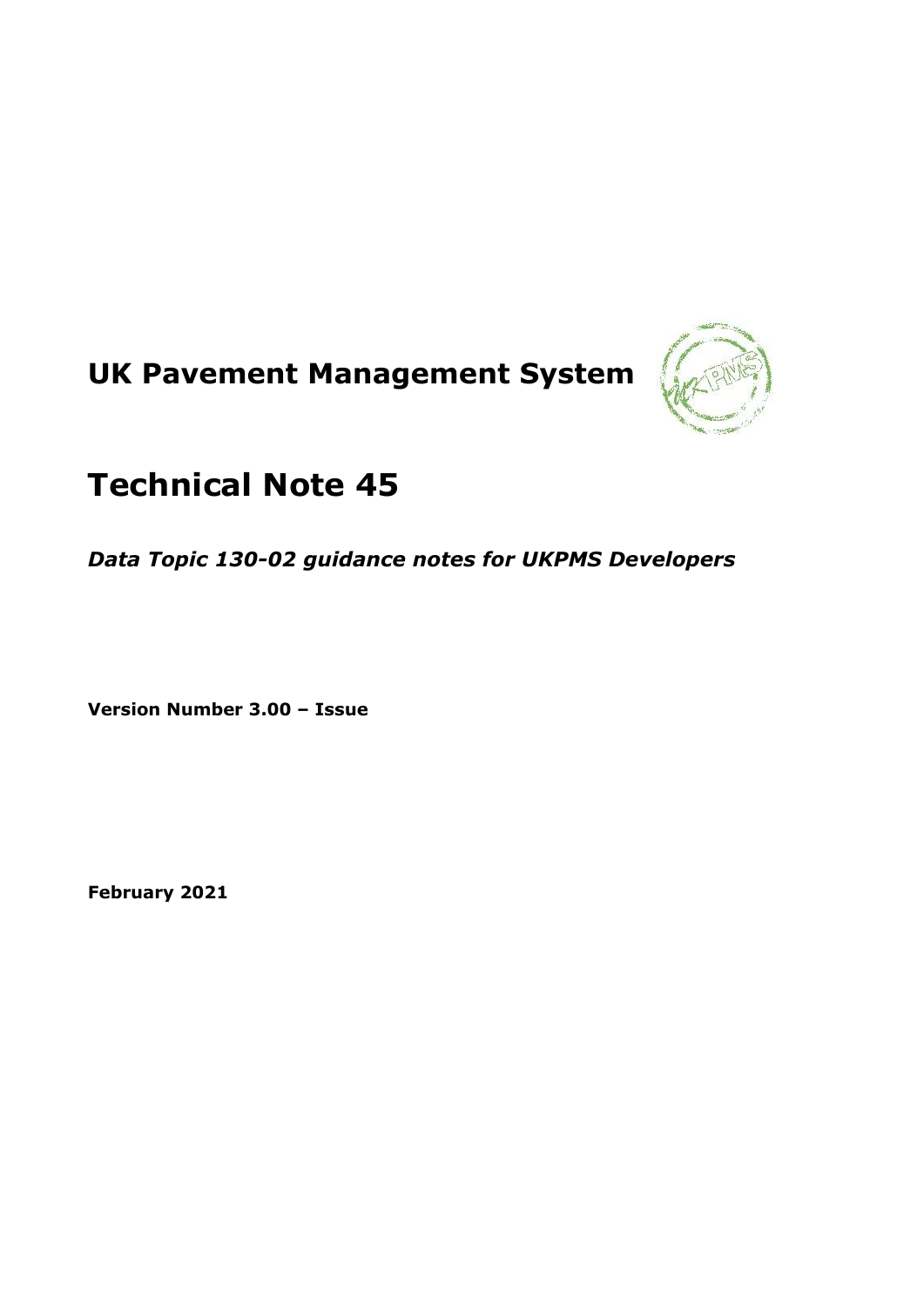

## **Document Information**

| <b>Title (Sub Title)</b>   Technical Note 45 |                                                                                                                                               |
|----------------------------------------------|-----------------------------------------------------------------------------------------------------------------------------------------------|
|                                              | Data Topic 130-02 guidance notes for UKPMS Developers                                                                                         |
| <b>Author</b>                                | Ro Cartwright, Mike Gibb & Chris Spong                                                                                                        |
| <b>Description</b>                           | This Technical Note provides guidance for UKPMS Developers to<br>allow them to produce Data Topic 130-02 for the England Single<br>Data List. |

## **Document History**

| <b>Version</b><br>No. | <b>Status</b> | <b>Author</b> | <b>Date</b> | <b>Changes from Previous Version</b>                |
|-----------------------|---------------|---------------|-------------|-----------------------------------------------------|
| 0.01                  | Draft         | <b>JMG</b>    | 19.06.13    | First draft based on 2012/13 version but revised to |
|                       |               |               |             | remove date specific references so that the         |
|                       |               |               |             | Technical Note applies to any year from 2013/14     |
|                       |               |               |             | onwards until further notice.                       |
| 0.02                  | Draft         | <b>RAC</b>    | 04.07.13    | Transferred to new template.                        |
| 0.03                  | Draft         | <b>RAC</b>    | 15.07.13    | Reviewed by JMG                                     |
| 1.00                  | Issue         | <b>RAC</b>    | 31.07.13    | Ratified by Paul Hersey for DfT                     |
| 1.01                  | Draft         | <b>RAC</b>    | 14.01.19    | The website references have been updated            |
| 1.02                  | <b>Draft</b>  | <b>RAC</b>    | 18.01.19    | Reviewed by CCS                                     |
| 2.00                  | Issue         | <b>RAC</b>    | 26.02.19    | Ratified by Sarah Lasher for DfT                    |
| 2.01                  | Draft         | <b>RAC</b>    | 02.02.21    | Draft based on version 2.00 but revised as follows: |
|                       |               |               |             | Website references updated                          |
| 2.02                  | Draft         | <b>RAC</b>    | 10.02.21    | Reviewed by CCS                                     |
| 3.00                  | Issue         | <b>RAC</b>    | 24.02.21    | Ratified by Ashley Singh for DfT                    |

### **Document Owner**

The owner of this document is the Department for Transport.

#### **Document Support**

Support for this document is provided by Linhay Consultancy Ltd and Hyperion Infrastructure Consultancy Ltd who can be contacted via [ukpms@hyperion-uk.com.](mailto:ukpms@hyperion-uk.com) These organisations have been appointed as the UKPMS system accreditors by the UK Roads Board.

This document can be found online on the [RCMG website.](https://www.ciht.org.uk/ukrlg-home/guidance/road-condition-information/data-management/uk-pavement-management-system-ukpms/)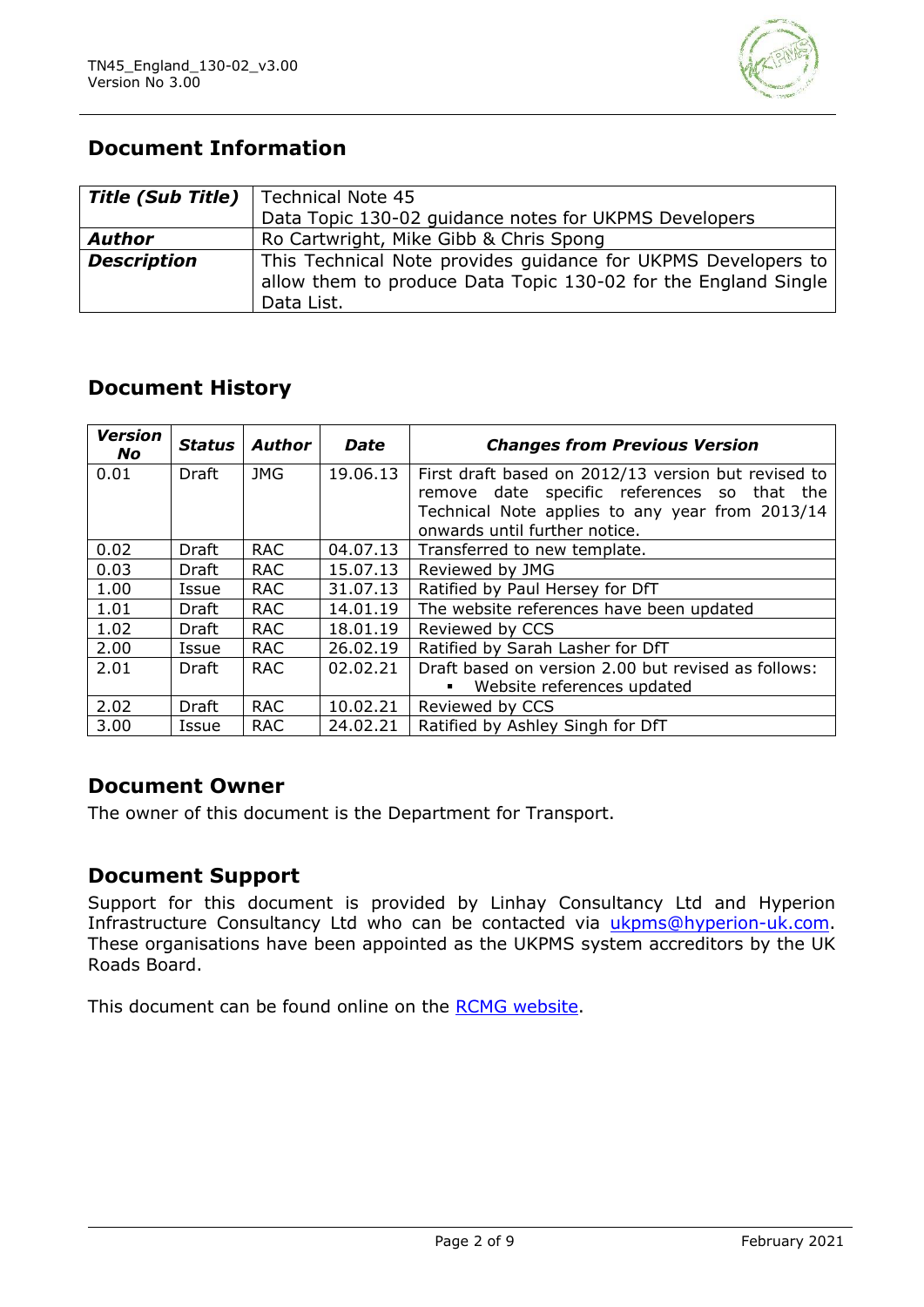

## **Introduction**

This Technical Note provides guidance for UKPMS Developers to allow them to produce Data Topic 130-02, (non-principal classified roads where maintenance should be considered), for the England Single Data List. It provides:

- **Changes since the last version**
- **Background Information** on survey coverage
- **Processing & Reporting Requirements** including an example report

## **Changes since last version**

The website references have been updated.

## **Background Information**

Data Topic 130-02, non-principal classified roads where maintenance should be considered, is based on SCANNER data collected as follows:

- **B Roads:** 100% of the network in both directions.
- **C Roads:** 100% of the network in one direction.

For any given length of road, data from either the current financial year or the previous financial year may be used.

## **Processing & Reporting Requirements**

The data are processed using the SCANNER Road Condition Indicator (RCI) with a user-specified weighting set. The RCI should use data collected over the last two financial years e.g. 1 Apr 11 to 31 Mar 13 for the 2012/13 results.

The formula used to calculate the national indicators is:

Numerator x 100 Denominator

For 130-02, intermediate results are calculated separately for the B and C roads. In each case:

**Numerator:** the total length of B (or C) roads greater than or equal to the Red threshold.

**Denominator:** the total surveyed length of B (or C) roads.

130-02 is obtained by combining the intermediate results for the B and C roads using carriageway length to provide a weighted average of the two figures.

All lengths shown on the reports are given in km to 3 decimal places and all percentages except the 130-02 result are given to 1 decimal place. The 130-02 result is given to the nearest whole number.

Confidence limits are not specified for 130-02.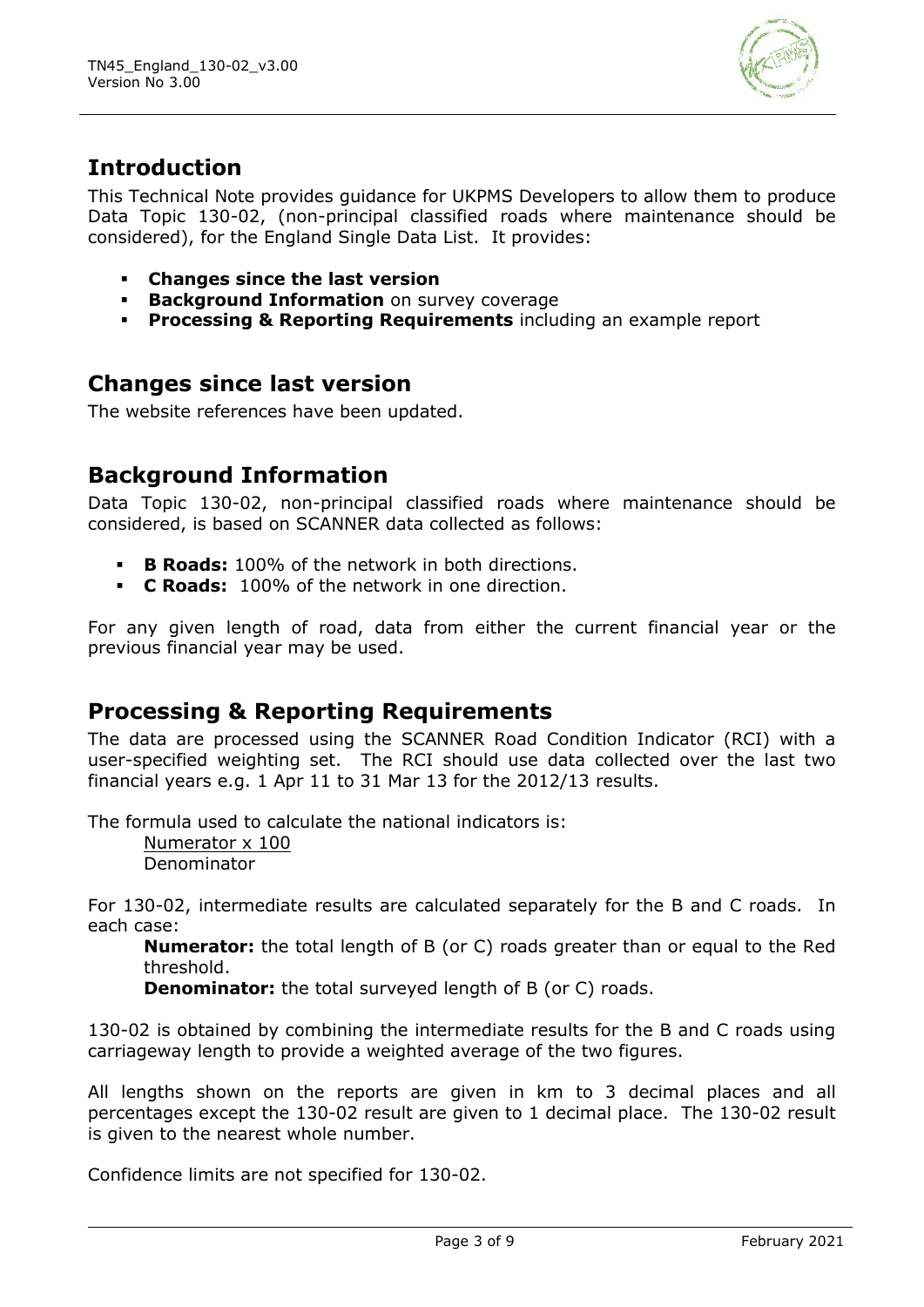

#### **Notes:**

- *The road classification is fundamental to this report. It is important that this section attribute is populated accurately.*
- The report excludes roundabouts. In general SCANNER data are not collected *on roundabouts, but if such data are present, they should not be included in any of the figures on the report. Roundabouts are defined using the 'Road Type' section attribute.*
- All road surface types are included.
- On occasion some of the SCANNER parameters used in the RCI calculation may *be missing from individual subsections. Such subsections are excluded from the report. That is, the report is based only on those subsections where all the SCANNER parameters used by the weighting set have been recorded.*
- *If the data are not provided on coincident subsections then the SCANNER RCI is not valid and it is not possible to produce the PI. [The RCI calculation is based on the premise that all data for a section within a particular survey are provided using the same subsection breakdown. So suppose Survey 123 on Section A345 uses subsections 0-7, 7-17, 17-27 etc for rutting data (say). All other measured parameters for that survey on that section must use the same subsections. In the past there have been problems due to cracking data using a different set of subsections from the other measured parameters.]*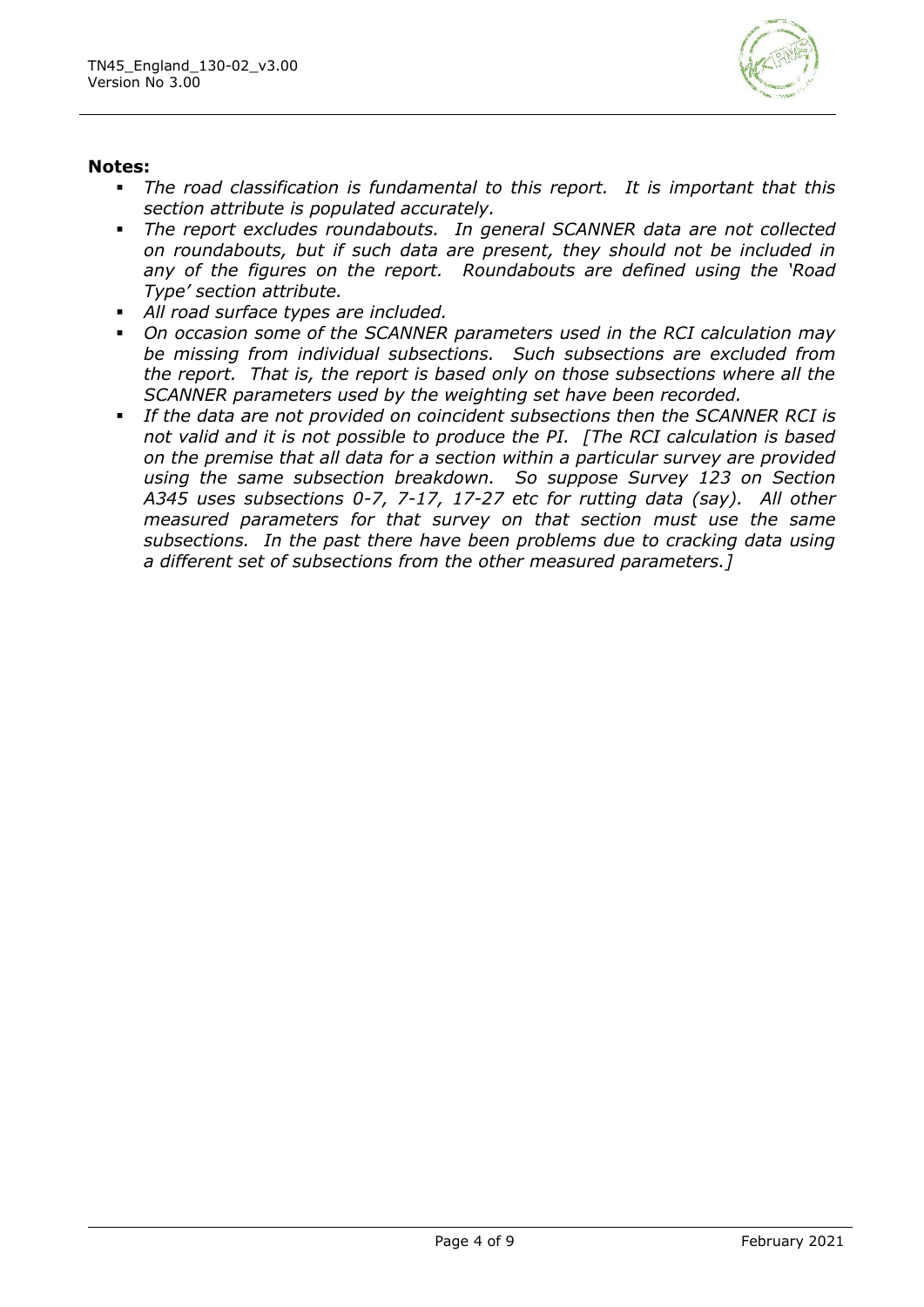

## *Content of the Reports*

*Other than that the reports should be presented in the three parts given below, the following is not intended to give guidance on the layout or format of the report merely to show what content should be included and how that content should be derived.* 

#### **Part 1 – Run Details & Data Selected**

This part of the report contains the details and identifiers for the run.

| Ref  | <b>Description</b>          | <b>Example</b>    |
|------|-----------------------------|-------------------|
| 1.1  | Authority                   | Oldshire CC       |
| 1.2  | <b>UKPMS System</b>         | <b>Bloggs PMS</b> |
| 1.3  | <b>UKPMS System Version</b> | 2.45              |
| 1.4  | Run Identifier              | ABC01             |
| 1.5  | <b>Run Date</b>             | 05/04/2013        |
| 1.6  | Weighting Set Identifier    | <b>WSBCv0202</b>  |
| 1.7  | Rule Set Identifier         | RP10.01           |
| 1.8  | From Date                   | 01/04/2011        |
| 1.9  | To Date                     | 31/03/2013        |
| 1.10 | Combination method          | Sum               |
| 1.11 | Threshold type              | Bin               |

Users of the report are encouraged to check the UKPMS System and Version on the [RCMG website](https://www.ciht.org.uk/ukrlg-home/guidance/road-condition-information/data-management/uk-pavement-management-system-ukpms/) to ensure that the version of the UKPMS system being used to produce the results is accredited to produce valid results for 130-02 for the relevant year.

#### **Note:**

▪ *For those Developers who choose to implement the RCI as a type of Automatic Pass, the Run Identifier is simply the Automatic Pass identifier.*

This is then followed by the criteria used to select the sections and surveys. Generally, for 130-02, this will simply be to select all sections with a DfT Classification Code of 4 or 5. However, it may be necessary for an authority to specify particular surveys; for example if multiple SCANNER surveys have been carried out within the date range for 130-02 and not all of these were intended for 130-02. The report must give the type of criteria (e.g. survey number, or a specified section attribute) and the values included for that attribute.

| <b>Ref</b> Description | <b>Example</b>          |
|------------------------|-------------------------|
| 1.12   Criteria Type   | DfT Classification Code |
| 1.13   Criteria Value  |                         |

Note that currently the Road Condition Indicator algorithm and weighting sets only apply to SCANNER data. If, in the future, they are extended to other survey types then there will be a requirement to select the 'TTS' survey type for 130-02.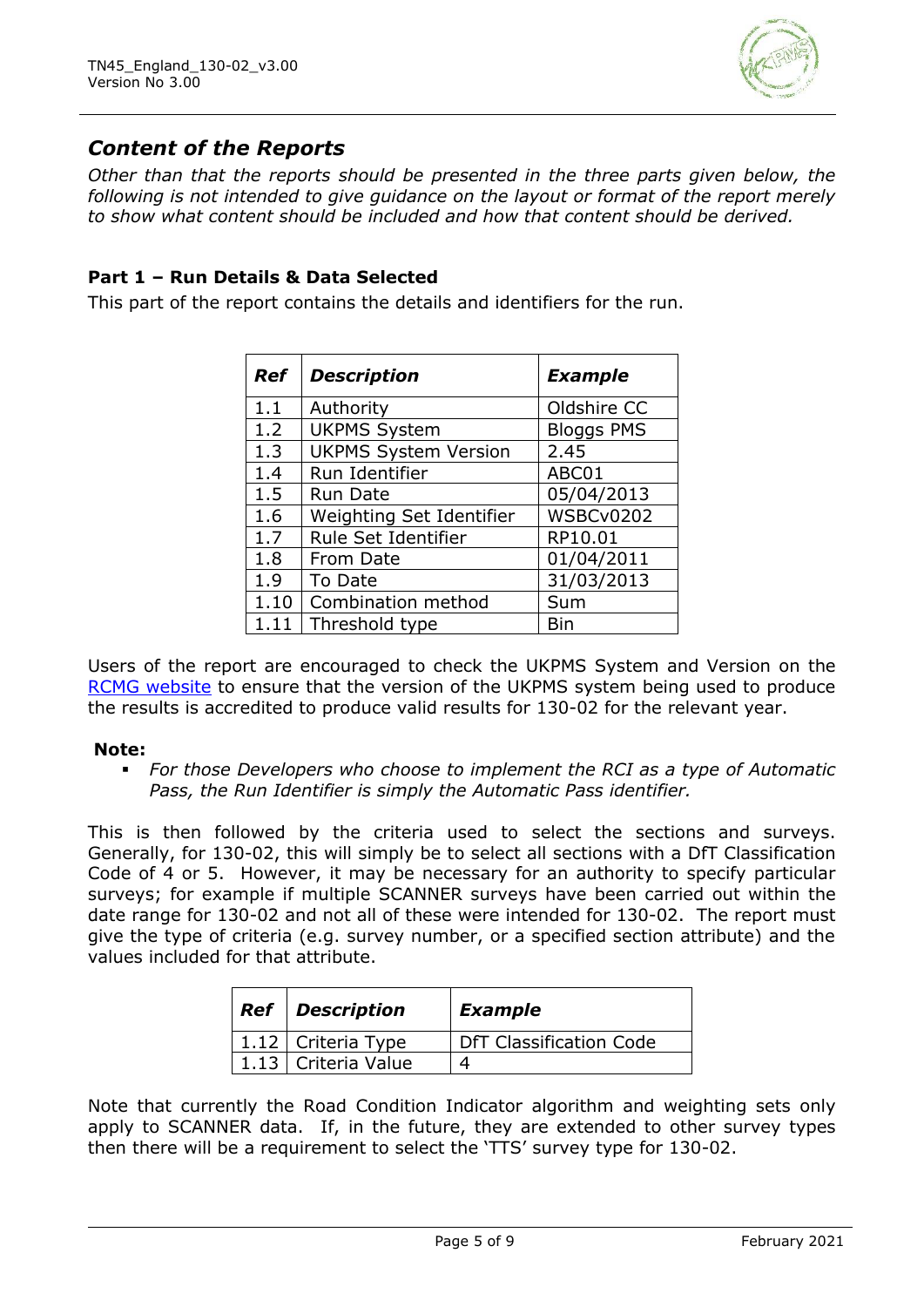

#### **Part 2 – Surveyed Network**

This part of the report gives the possible survey lane length together with the length which has actually been surveyed. Separate figures should be provided for the B Class roads (DfT Classification 4) and the C Class roads (DfT Classification 5). This is achieved in the Road Condition Indicator algorithm by splitting the selected network by DfT Classification.

|                  | Ref Symbol | <b>Description</b>                         | <b>Example</b> |
|------------------|------------|--------------------------------------------|----------------|
| 2.1              |            | Selected network sections                  | 218            |
| 2.2              |            | Selected network length                    | 165.438        |
| 2.3              |            | Possible survey lane length                | 321.445        |
| $\overline{2.4}$ |            | Actual survey lane length                  | 316.650        |
| $\overline{2.5}$ |            | Percentage of selected network surveyed in | 98.5%          |
|                  |            | survey period                              |                |
| 2.6              | N          | Number of subsections surveyed             | 31697          |

The selected network sections figure is the number of sections in the selected network (i.e. with DfT classification 4 or with DfT classification 5).

The selected network length is the sum of the *Section Length Number* for the selected network.

#### **Note:**

▪ *Any sections which are roundabouts are, of course, excluded from these figures (Ref 2.1 and Ref 2.2) and from all other figures on the report.*

The possible survey lane length is calculated as:

∑(*Section Length Number* multiplied by *Nearside Multiplier* for the section Road Type),

for the selected network.

The actual survey lane length is the sum of all subsection lengths with eligible data. (The definition of 'eligible' here is that the data satisfy the date criteria, plus any survey and section criteria; and only those subsections with all SCANNER parameters for the weighting set are eligible).

The percentage (Ref 2.5) is calculated as actual survey lane length (Ref 2.4) divided by possible survey lane length (Ref 2.3) expressed as a percentage.

#### **Note:**

For B roads this indicates whether the authority has achieved the coverage *requirements (as B roads are surveyed in both directions).*

The number of subsections surveyed (Ref 2.6) is the number of subsections with eligible data.

In addition to providing the above statistics a breakdown of the network on the basis of Rural/Urban/Undefined is also required for B Class roads and for C Class roads (separately).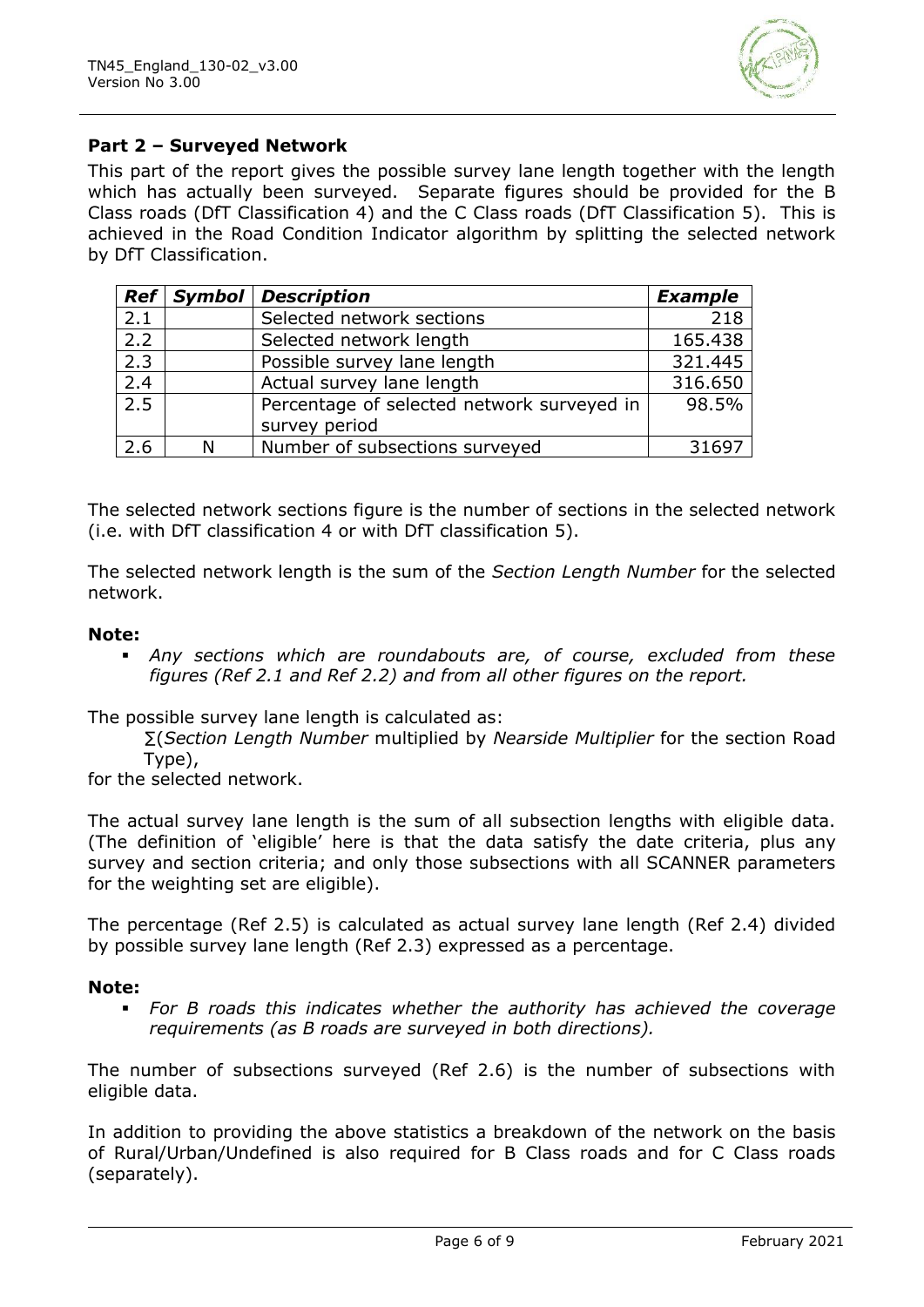

| <b>Ref</b> | <b>Description</b>                | <b>Example</b> |
|------------|-----------------------------------|----------------|
| 2.7        | Rural surveyed network            | 230.346        |
| 2.8        | Urban surveyed network            | 118.143        |
| 2.9        | Undefined surveyed network        | 1.640          |
| 2.10       | Total surveyed network percentage | 82.0%          |

The rural surveyed network is the sum of all rural subsection lengths with eligible data; similarly the urban surveyed network is the sum of the urban subsection lengths with eligible data. The undefined network length is the sum of all those subsections with eligible data but which are neither urban nor rural. Together the rural, urban and undefined figures should add to give the actual survey lane length (Ref 2.4).

The total surveyed network percentage is the actual survey lane length (Ref 2.4) expressed as a percentage of the selected network length (Ref 2.2).

#### **Note:**

- *For C roads this indicates whether the authority has achieved the survey requirements (as C roads are surveyed in one direction only).*
- *As B roads are surveyed in both directions this figure is normally greater than 100% for B roads.*

#### **Part 3 – 130-02 Results**

This part of the report contains the 130-02 result.

As the weighting set uses a Bin type threshold, the length and percentage in each bin is given. This information is required for B roads and for C roads (separately).

| <b>Ref</b> | <b>Description</b> | <b>Example</b> |
|------------|--------------------|----------------|
| 3.1        | Bin description    | Red            |
| 3.2        | Bin threshold      | $>=100$        |
| 3.3        | Length (km) in bin | 15.516         |
| 3.4        | Percentage in bin  | 4.9%           |

Note that the sum of the length in all bins should total to give the actual survey lane length (Ref 2.4) for that road class, and the sum of the percentages should be 100% (subject to rounding errors).

The final figure in the report is the 130-02 value. This part of the report gives a combined figure including both the B and C roads in a single result.

|     | <b>Ref</b> Description | Example |
|-----|------------------------|---------|
| 135 |                        |         |

130-02 is obtained by taking a weighted average of the Red bin B Class and C Class figures, using the carriageway length (Ref 2.2) to provide the weighting.

For example suppose the statistics are as shown in the table below: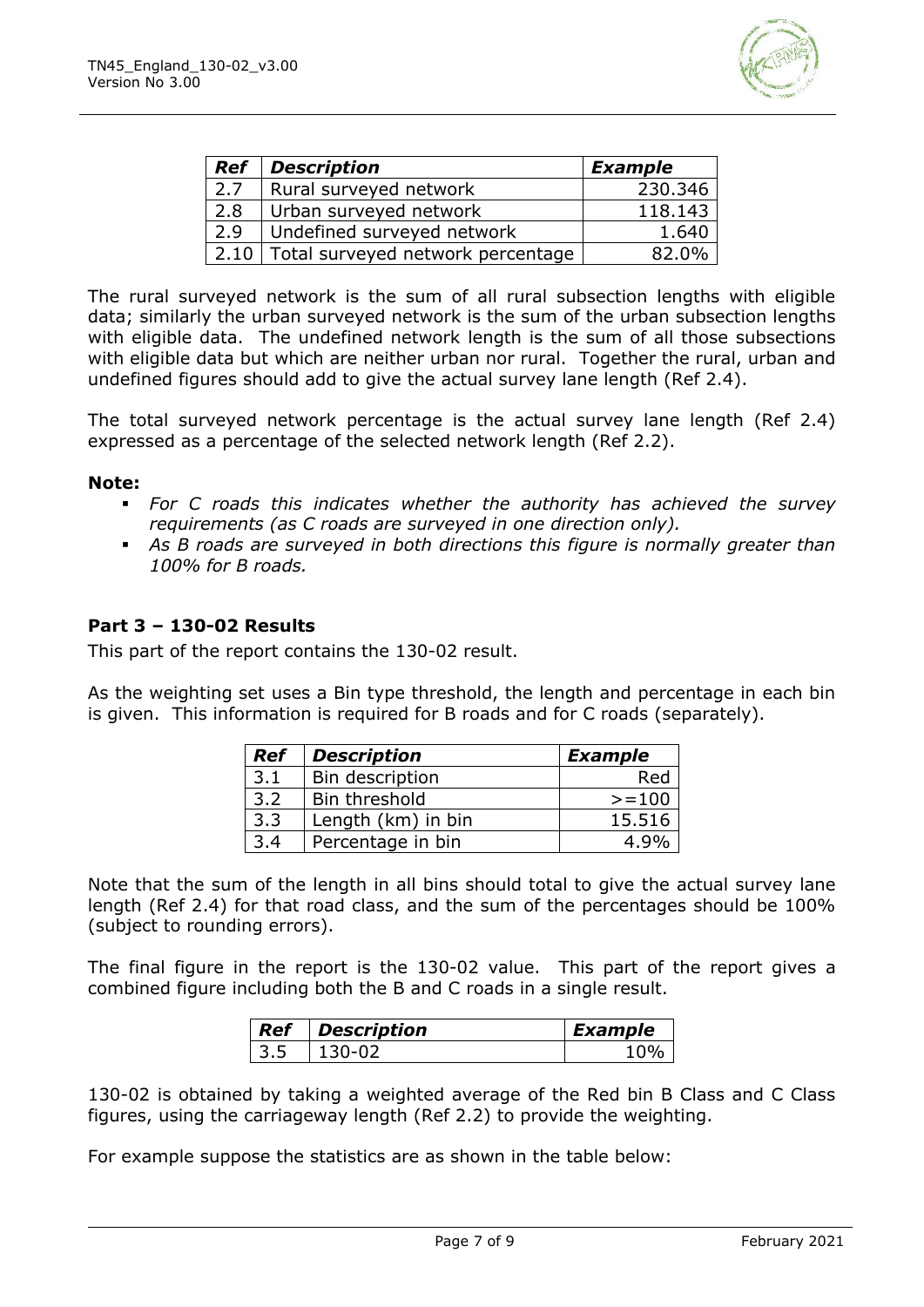

| <b>DfT Class</b> | <b>Carriageway</b><br>length<br>(Ref 2.2) | Surveyed lane   Red length<br>length<br>(Ref 2.4) | (Ref 3.3) |
|------------------|-------------------------------------------|---------------------------------------------------|-----------|
|                  | 100km                                     | 95km                                              | 5km       |
|                  | 800km                                     | 80km                                              | 20km      |

The 130-02 figure is calculated as:

 $((5 \times 100 / 95) + (20 \times 800 / 80)) / (100 + 800) = 23\%$ 

Using the reference notation this is:

 $((3.3<sub>B</sub> × 2.2<sub>B</sub> / 2.4<sub>B</sub>) + (3.3<sub>C</sub> × 2.2<sub>C</sub> / 2.4<sub>C</sub>))/ (2.2<sub>B</sub> + 2.2<sub>C</sub>)$ 

130-02 is expressed to the nearest whole percentage.